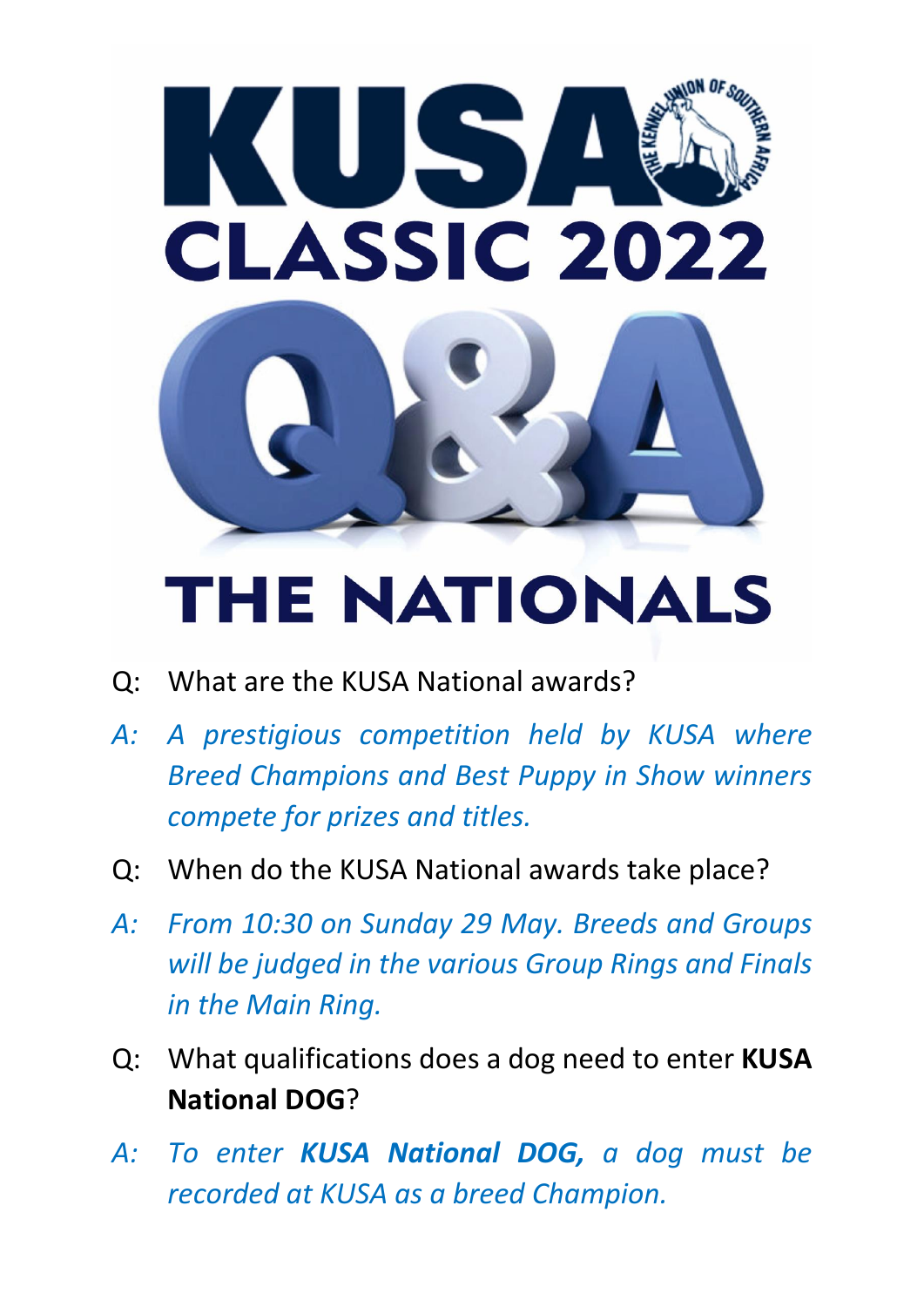- Q: What qualifications does a dog need to enter **KUSA National PUPPY**?
- *A: To enter KUSA National PUPPY, a dog must have be under 24 months on the day of the event, and must have won a Best Puppy in Show award at an Allbreeds Championship show. FCI shows, Group shows and Breed shows do NOT count.*
- Q: How do I enter and what is the entry fee?
- *A: You simply complete a normal entry form and under "CLUB:" insert KUSA NATIONALS and under "CLASS:" insert NAT DOG or NAT PUPPY.*
- Q: For National Dog, do I need to send a copy of my dog's Championship certificate?
- *A: No, but your dog MUST be recorded at KUSA as a champion. All champions are checked by the KUSA office.*
- Q: For National Puppy, do I need to send a copy of my dog's best Puppy in Show when entering?
- *A: While not essential, it really assists our team if you can either send a copy of the BPIS certificate, or at least include details of the show at which you won.*
- Q: How is the National event judged?
- *A: Much like a normal show. Breeds are judged in alphabetical order with puppies of each Breed being judged first, followed by adults of the same Breed. The main difference to a normal show is that all the Puppy qualifiers in a particular breed enter the ring*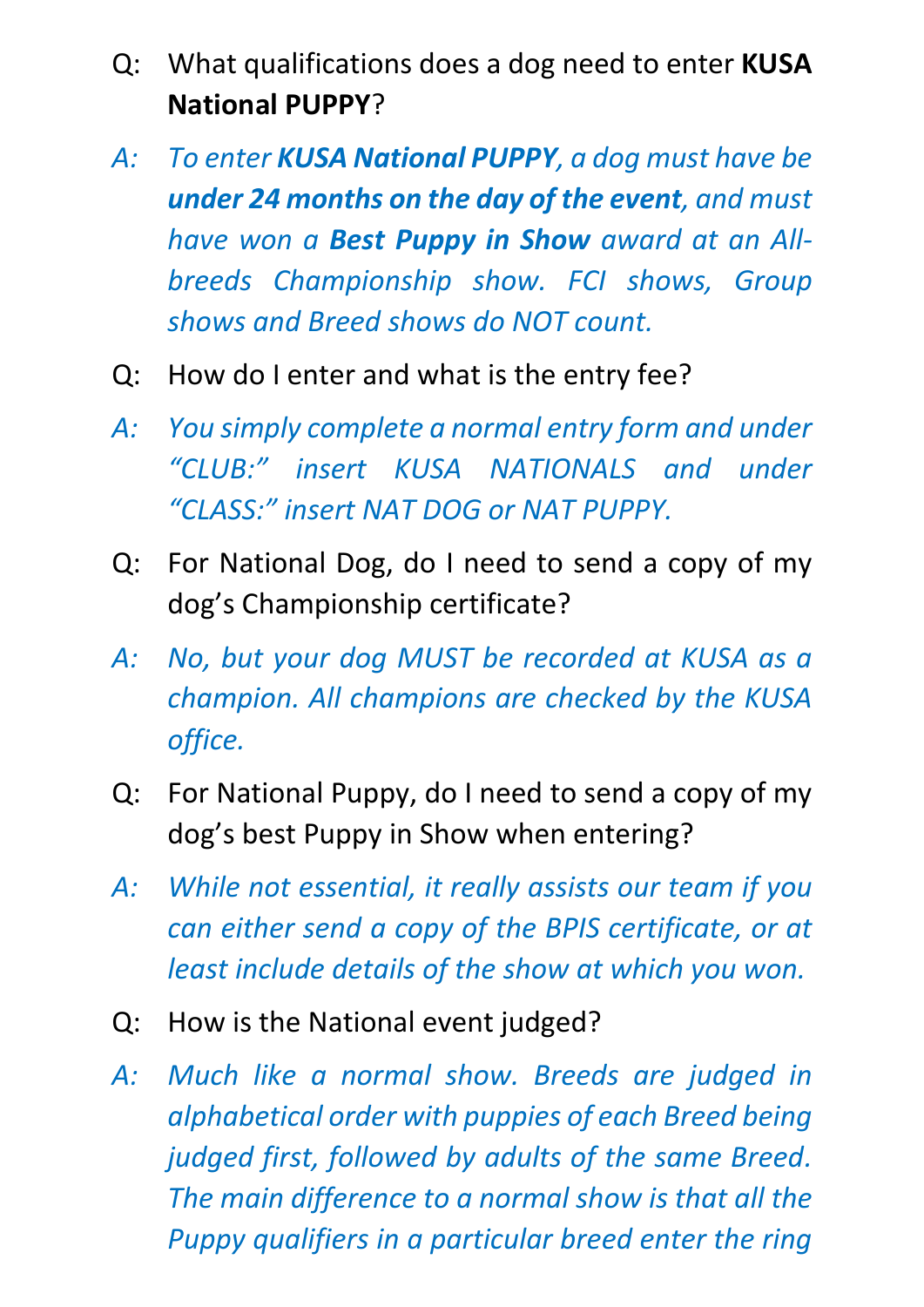*together, irrespective of sex, and the judge selects a winner. All the Champions of that breed then enter the ring together, irrespective of sex, and the judge again selects a winner.*

*The winning Puppies and Champions then compete in Groups and finally in Best in Show.*

- Q: What can my dog win in the National **Puppy** event?
- *A: The overall winner of KUSA National Puppy receives a special award certificate from KUSA and a medallion. The winner also has the title KUSA Nat Puppy '22 added to their name on their registration.*
- Q: What can my dog win in the National **Dog** event?

*The overall winner of KUSA National Dog has the title KUSA Nat Dog '22 added to their name on their registration.* 

*The overall winner and all Adult Group winners win medallions and receive special award certificates issued after the show by the KUSA office.*

*In addition, this year, for the first time, all Breed and Group winners will have the title KUSA Breed '22 or KUSA Group '22 permanently added to their names on their registrations.*

*All Adult Breed winners also receive special award certificates which are issued after the show by the KUSA office.*

Q: How do the nationals relate to the KUSA Showdog of the Year contest?